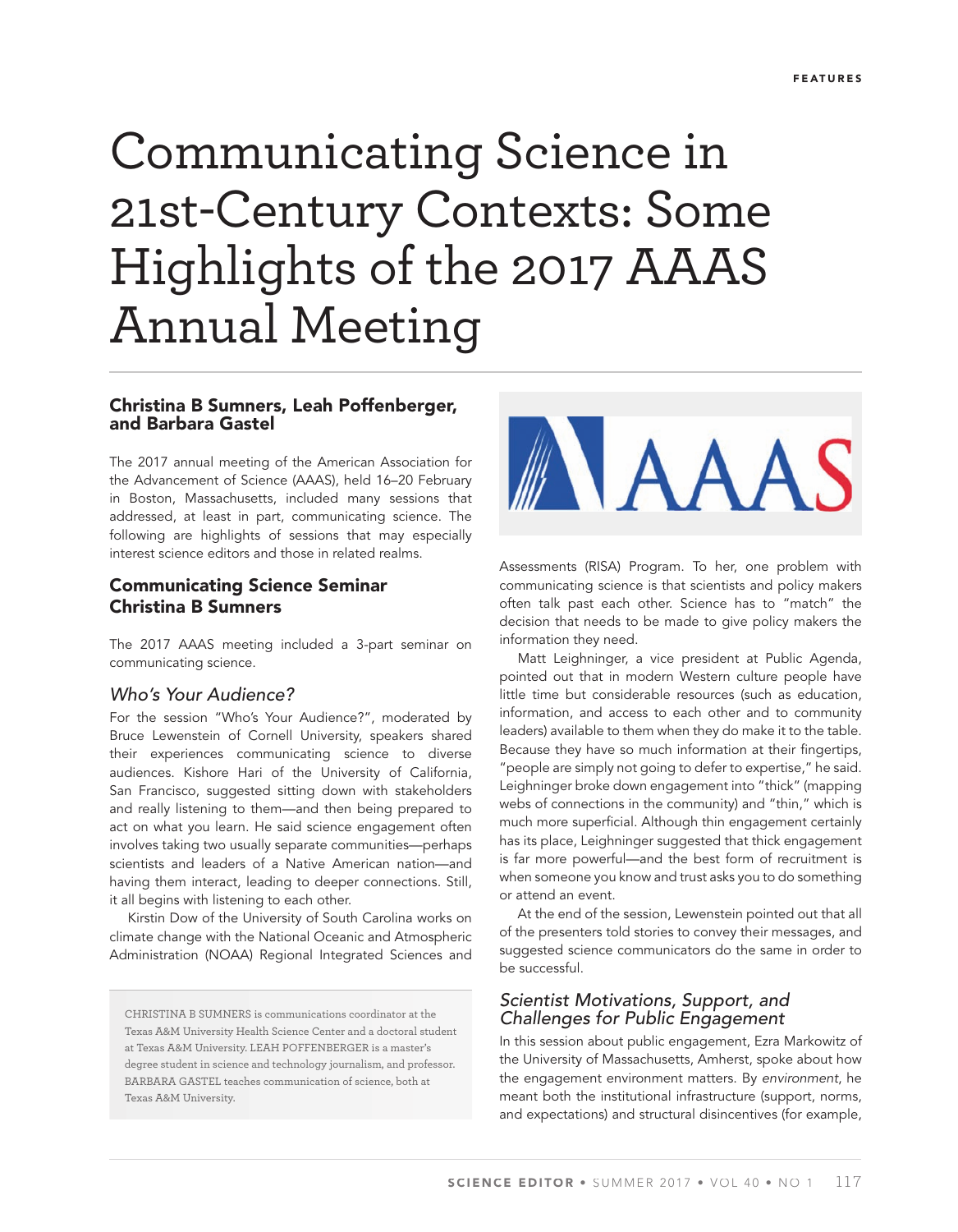#### *CONTINUED*

the perception that one's career might suffer if one pursues science engagement). His suggestions? The academic and scientific communities need to normalize engagement and protect those who do choose to engage. Markowitz said it's also important to celebrate the impact when engagement activities succeed.

Tracey Holloway of the Center for Sustainability and the Global Environment at the University of Wisconsin–Madison observed that public engagement can actually benefit the research itself, with two-way dialogue potentially leading to new research directions. If scientists do go this route, though, users must be engaged at the beginning, middle, and end (so they do not feel as if they are left hanging). "It is absolutely not enough to publish a journal article and hope that they read it," she said. Instead, scientists need to recognize that the deliverables different audiences need whether a booklet, a video, or a presentation—can work hand-in-hand with the peer-reviewed journal article. "Look for the win-win," she advised.

Sriram Sundararajan of Iowa State University spoke about how broader-impacts work—an important section of National Science Foundation grant proposals—is built into the structure of his institution to help faculty members "develop their broader-impacts identity." When writing such statements, he commented, "don't say you're talking to the public, but say you're talking with the public."

## The Online Scientist: Social Media and Public Engagement

"The Online Scientist: Social Media and Public Engagement" addressed how scientists and professional science communicators can meet strategic communication goals through social media.

Raychelle Burks of St. Edward's University initially became involved in social media because she wanted to network and create social connections. "There were various points in my academic career where I felt incredibly isolated," she said. "The networks I found online with my peers have given me the strength to be here, and I have reaped a bounty of good." However, she acknowledged that not everyone is as lucky, and institutions differ on whether public engagement is seen as good or bad when considering faculty for promotion and tenure. Still, she explained, "To me, being online is essential to my career."

Sara Yeo of the University of Utah said that research shows scientists' own perceptions of self-efficacy determine how likely they are to engage, so training them how to communicate well is very important. "As scientists, we want to talk about all the nuances, but sometimes being reductionist is the best way to communicate," she said, adding it can take practice to learn how to do so while still sharing the necessary information.

Nsikan Akpan, a producer and reporter for PBS NewsHour, acknowledged that developing "science video is very hard." Still, he thinks people do want to engage with science via this medium, and the site chosen for video content can be key. It is not necessary to be on every platform: Find one that works and then stick to it. For people trying to figure out if a video would work better on Facebook or YouTube, he offered the following advice: Both sites perform but in different ways. On Facebook, audience retention, especially for a longer video, isn't great. "I tend to think of Facebook as advertising," he said. It might work to interest people, but videos on that platform are unlikely to drive long-term engagement. YouTube, on the other hand, is better for building a community and stronger for building a brand.

To watch a video of any of the sessions, visit the AAAS 2017 Annual Meeting Communicating Science Seminar web page (https://www.aaas.org/page/2017-annual-meetingcommunicating-science-seminar).

## **Fake News and Social Media: Impacts on Science Communication and Education Leah Poffenberger**

"Fake news" has always existed, but it has recently become a cultural phenomenon. At this session, the panel sought to provide insight into how fake news is propagated, why it has become an issue, and how science communication and education are affected. "There are real effects," stated moderator Seth Borenstein from the Associated Press.

According to Dan Kahan, a professor at Yale Law School, "we need studies that study fake news directly" to measure its effects. Lacking concrete information on fake news, Kahan presented theoretical models to describe how fake news might be propagated. He believes the most accurate model is the motivated-public model, which involves a culturally motivated public demanding misinformation that matches their viewpoints, which opportunistic misinformers supply.

Kahan described, "culturally toxic memes" (widely circulated self-propagating ideas that fuse positions on politically charged issues to individual identities) as increasing polarization among motivated public groups. Kahan worries that Donald Trump's often misinformed tweets on topics such as childhood vaccinations and comments accusing illegal immigrants of spreading Zika virus make Trump a "toxic-meme propagator of unparalleled influence." Science communication is in danger of being polluted when noncontroversial science is "pulled across the polarizing line" in the current political climate, Kahan commented.

Dominique Brossard, a communication professor at the University of Wisconsin, Madison, said "fake news about science has always existed," but social media have allowed it to spread much faster. Narrowcasting, or the ability to quickly